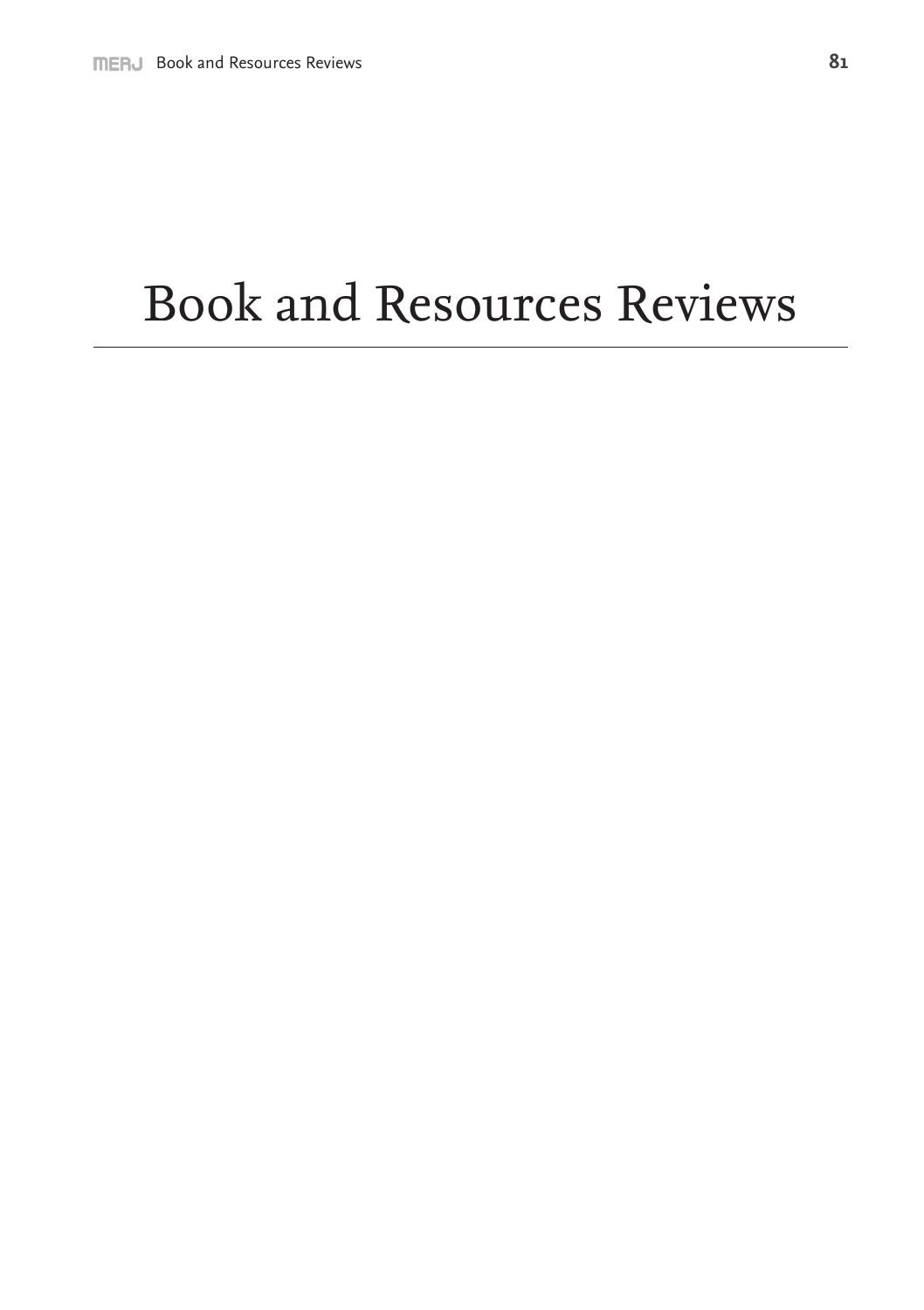## **Laughey's Canon**

Editor's note: In his provocative call in these pages for a 'Back to Basics' return to Media Studies 1.0, Dan Laughey proposes a canon for our discipline. Intrigued by this suggestion, we asked him to provide some texts he would include, and thus ascribe legitimation, in order for us to ask contemporary media educators to assess their value in and for their practice. This is, then, the first in a series of such reviews.

## **Review of** *Television: Technology and Cultural Form* **by Raymond Williams**

To see the true worth of this text in a modern context, media educators need to look beyond the main title to the subtitle: Technology and Cultural Form. This is less a book about the medium of television and more a book about the complex relationship between society and technology. This summer (2011), Blackberry Messenger became the latest technological scapegoat when pundits and politicians suggested it was responsible for the London riots. Other social media have been credited with similar socio-political powers with Facebook and Twitter revolutions in Iran and Egypt respectively. Whether for better or for worse, the dominant rhetoric is that technology has the power to shape our lives. The arguments put forward in Television might, to my students at least, seem tired when applied to TV but they are given a new lease of life when applied to current debates about the effects and uses of the internet and social media.

First published in 1974, Williams' book discredits notions of determined technology and technological determinism and urges the reader to take a more nuanced and informed opinion of the interplay between the human and the machine. This is a feat that, he admits, will require, 'prolonged and cooperative intellectual effort'. It's disappointing, then, that almost 30 years on, the explosion in popularity of social networking has cultural critics scurrying into opposing determined/determinism corners. The intellectual effort required to fully understand social impact and influence is still lacking – which is why we need this text.

What *Television* offers us that current writings about the internet can't, is a critical distance on the effects and uses of a near-universal populist media. Williams' historical exploration of the 'complex interaction between new needs and new developments' takes into account the social, commercial, scientific and psychological. The development of communications technologies is, he suggests, the result of a plethora of mini-discoveries and inventions in numerous scientific fields. Simultaneously, commerce, industry and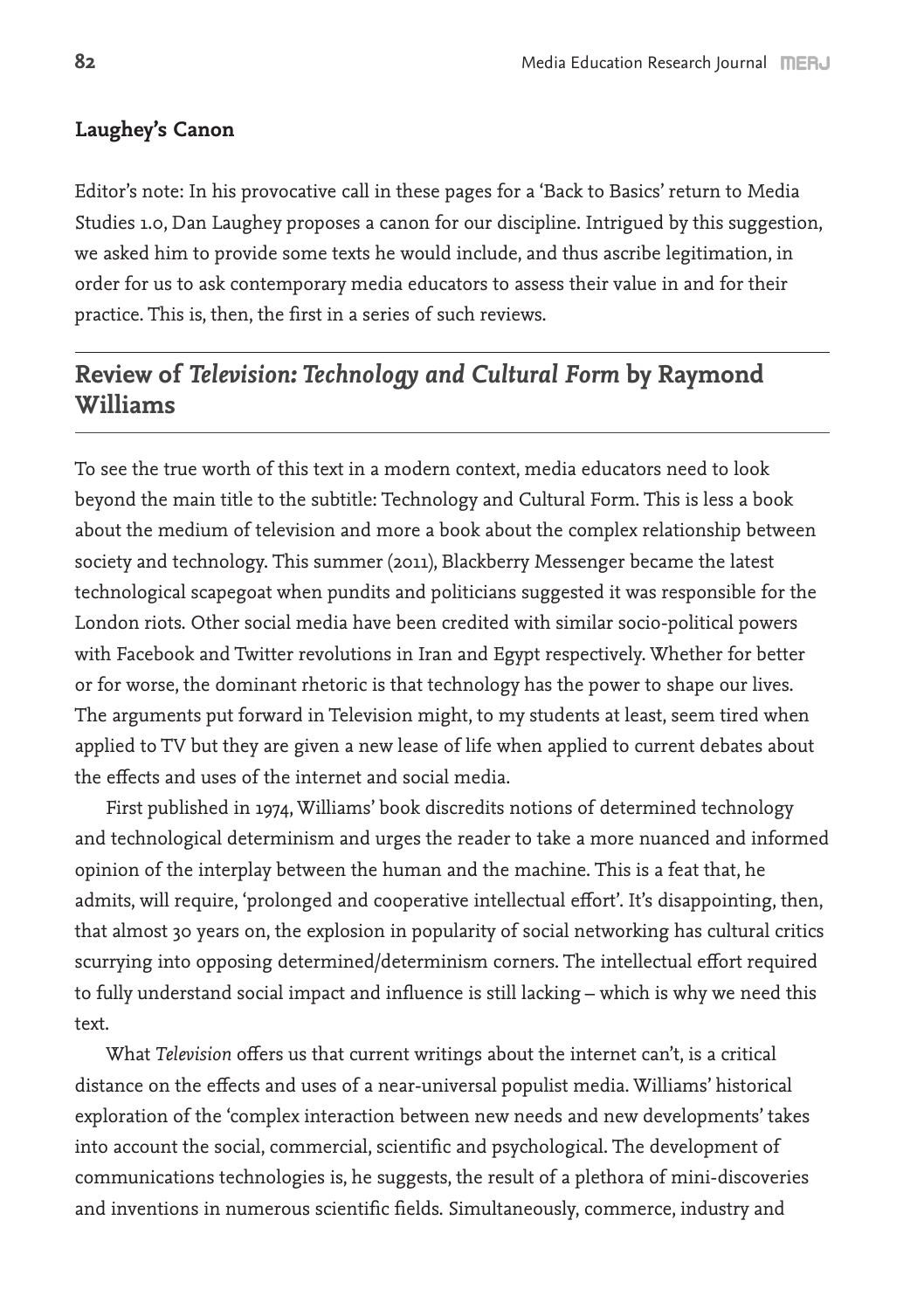mobility evolve in response to and despite these developments, resulting in the birth of new popular technologies. The evolution of technologies is so gradual that they seem to be 'inevitable' results rather than deliberate decisions.

Williams' writings are particularly pertinent when applied to current media debates around consumers as producers, such as WeMedia and Media Studies 2.0. He explores the factors – 'the distribution of power or of capital, social and physical inheritance, relations of scale and size between groups' – that influence how and what we consume. He envisages an increasingly globalised media where technological development is in the hands of big corporations but he also recognises the power of universal media such as television and pirate radio to give a voice to the underdog. In his final chapter he predicts increased interactivity, on-demand broadcasting, video conferencing, the proliferation of videotape equipment (for the very well-off) and community television channels. Not bad for a man who would never send so much as a text message in his lifetime.

So long as media learners and educators continue to question how humans and machines interact, this book will remain a key text.

Reviewer – Claire Pollard, Head of Media Studies, Sir John Cass Redcoat School, Stepney, London

## *Young People, Popular Culture and Education* **by Chris Richards (2011, London: Continuum)**

The connections between media education, Education Studies, Cultural Studies and Citizenship are clear and abundant, but rarely articulated coherently in journals, books or at conferences. This journal and the Media Education Summit are two spaces for such dialogue but elsewhere (BESA, BERA, MECCSA), Media / Cultural Studies and Education Studies and research struggle to find common ground to transgress, in Bernstein's terms, 'insulation'. Chris Richards is ideally placed to present such a dialogue. In *Young People, Popular Culture and Education* he locates debates around youth, media and learning firmly in the tradition of Cultural Studies and uses such a framing to provide a textbook, with reflection points and a companion website (for Education Studies undergraduates primarily), that will be of great value for modules related to education, media and youth / childhood.

The book is divided into two parts. Firstly, a historical account of research and enquiry into culture, youth and education takes us through the premises of Cultural Studies, the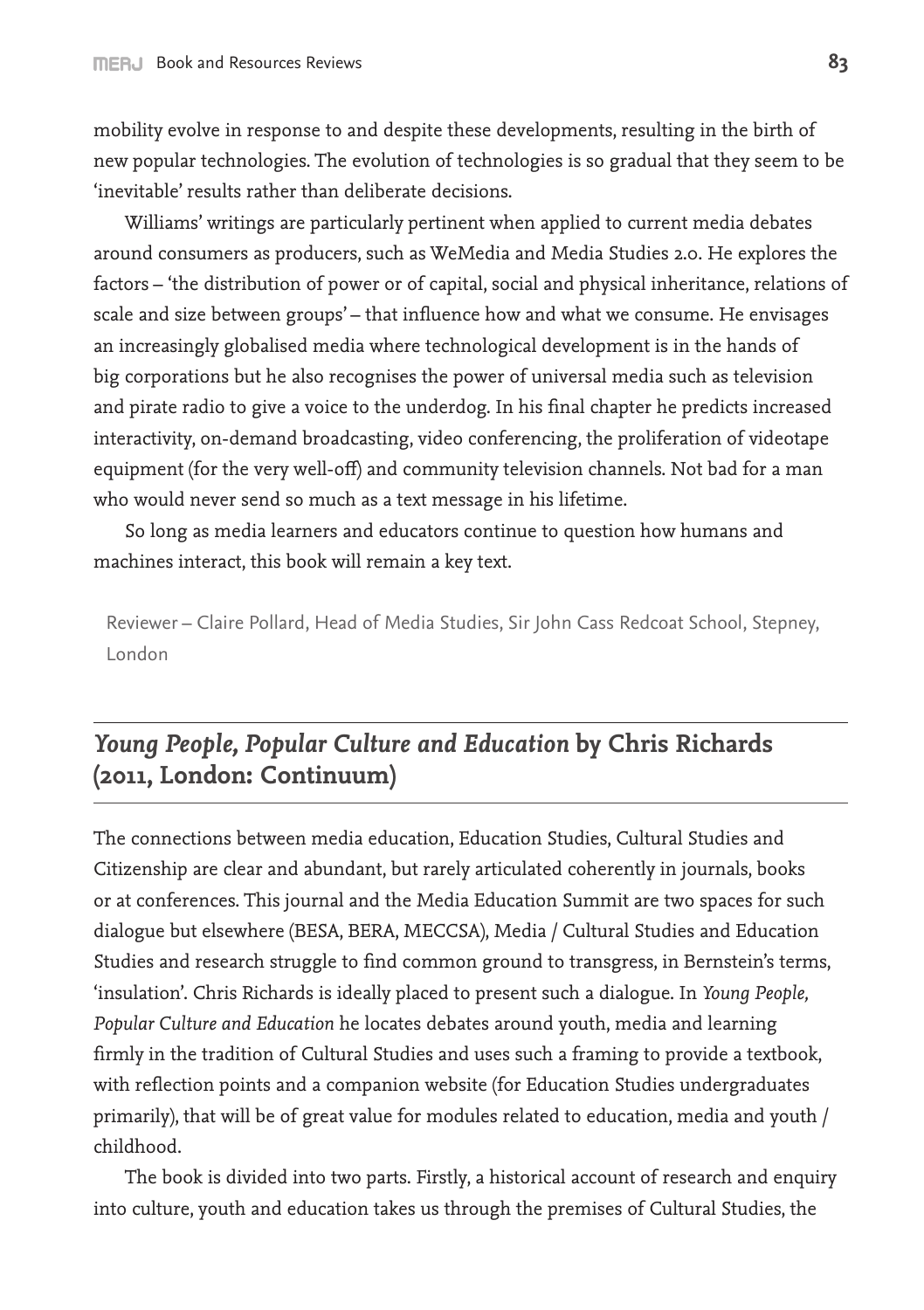meeting points of Education Studies, Cultural Studies and Women's Studies and current / new directions in youth research. Then the book develops into five 'case studies' before a concluding chapter looks at future research into youth, politics, gender and citizenship in the obligatory 'new media' context. In a good way, this is partly an autobiographical collection of Richards' work to date; he has been an English and Media teacher in secondary and FE, taught and researched at the Institute of Education and more recently has been a full-time ethnographer.

A whole module / course of study could very well be mapped out against the structure of the book with students looking at research from the London Knowledge Lab, media coverage of UK riots and race / agency (although more recent events would require some updating of this material by students, not only at the level of 'case study' – i.e. this year's riots – but also how self-presentation in new media spaces might make a difference to how 'the media' represent agency), and children and television. I was fascinated by Richards' research into how 'real' play and mediation interweave in playgrounds, which he presented at the Media Literacy Conference in London in 2010. There is only limited coverage of that here, either because the book focuses on older children / young people, or perhaps more simply because he wrote this before that research but it's a great shame more of it couldn't have been included because it would serve to update and to some extent 'reframe' the whole chapter. It also threatens to unravel some confusion over the scope of the book in terms of what is meant by 'youth' and more broadly by 'childhood' as the use of 'youth' in the title might limit the readership unnecessarily in this respect.

In the sections on young adult readers and popular music, the case studies (Francesca Lia Block; Muslim hip hop and *Doing It*) are contextualised clearly in the fields of reference for the book as a whole – identity, othering, 'lived' culture and notions of textual power. As someone who has instinctively taken a Cultural Studies approach to Education Studies, research and teacher training, I felt a great affinity to these ethnographies and they are certainly presented in the appropriate mode of address for the student readership, which is a challenge Richards has met with conviction.

Sadly, the weakest area is of particular interest to readers of *MERJ*. The material on media education, not only in the chapter devoted to it but throughout the book as a whole, is in need of an update. Buckingham's 2003 text, *Media Education* (Cambridge: Polity) is taken as a contemporary upgrade of Masterman / Lusted. However, in the nine years since publication, a great deal has happened which is ignored here – the intersection of research into literacy with media education in the form of the much-contested 'Media Literacy', the role of OFCOM in (partly) reframing media education along protectionist lines and the attempts by awarding bodies to oblige greater use of 'out of school' creative